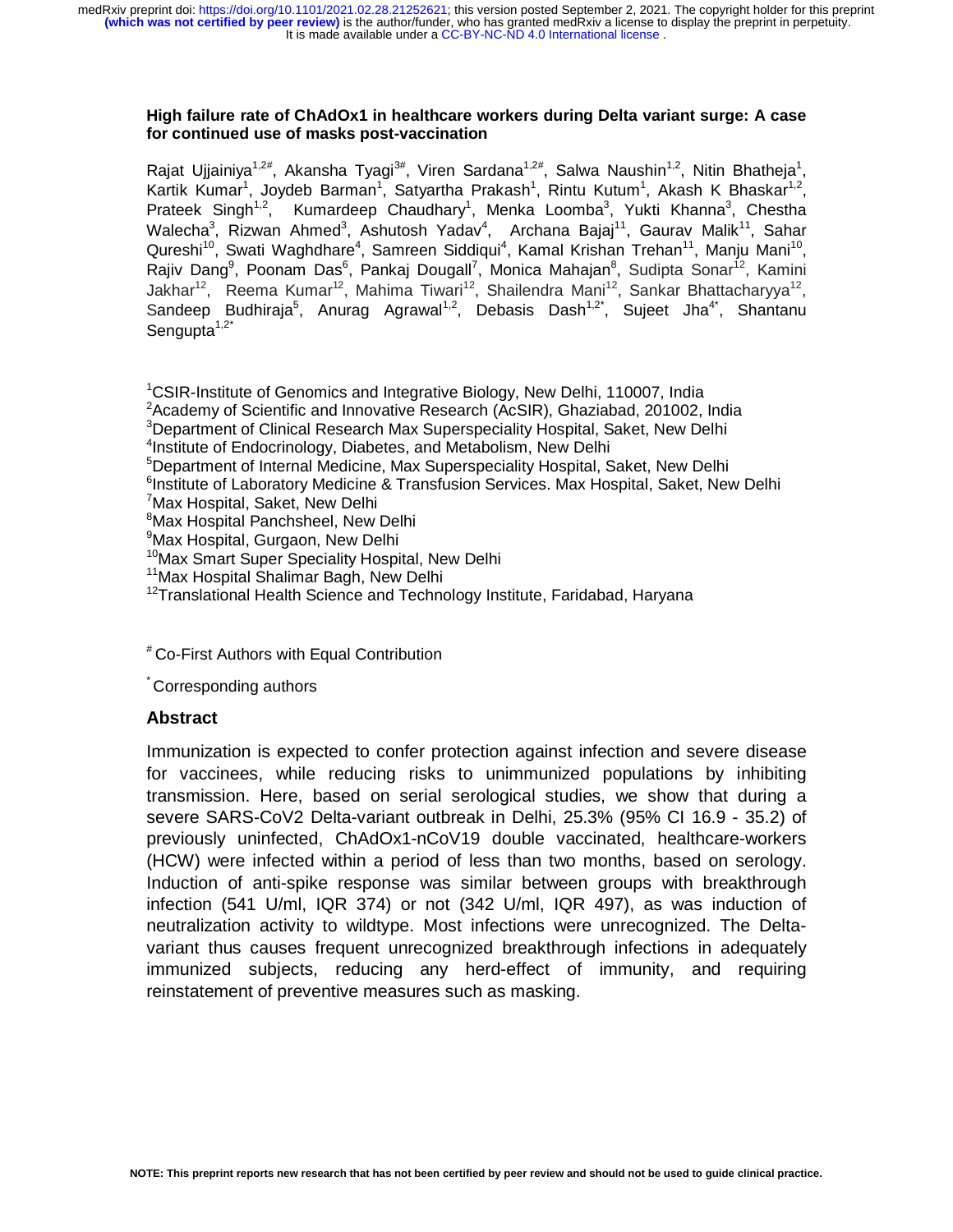It is made available under a CC-BY-NC-ND 4.0 International license. medRxiv preprint doi: [https://doi.org/10.1101/2021.02.28.21252621;](https://doi.org/10.1101/2021.02.28.21252621) this version posted September 2, 2021. The copyright holder for this preprint<br>(which was not certified by peer review) is the author/funder, who has grante

## **Main**

Immunization is expected to confer protection against infection and severe disease for vaccinees, while also indirectly protecting unvaccinated populations by reducing transmission. Initial data for SARS-CoV2 vaccines suggested that break-through infections would be infrequent and be associated with lower viral loads, shorter duration, and low likelihood of transmission  $1$ . Easing of social restrictions such as universal masking was critically dependent on validity of these initial observations. However, the global surge in transmission of Delta variant of SARS CoV2, including in high vaccination populations such as Israel  $2<sup>3</sup>$ , has led to reconsideration of the policies<sup>4</sup>. More recent data suggests that Delta infections have higher viral loads, with no difference between vaccinated and unvaccinated <sup>5678</sup>. Together, the data strongly argues that frequent breakthrough infections and minimally impeded transmission is a possibility with new variants such as Delta.

In healthcare setting, transmission from vaccinated healthcare workers (HCW) to patients is a particular concern since many patients may be high-risk. Vaccine efficacy studies have typically used rtPCR positivity as the primary instrument for determining breakthrough rates. The true rate of infection is likely to be much higher since vaccination is known to reduce symptoms and increase test-seeking threshold. Serologic indicators of infection can overcome these limitations, with the caveat that we do not fully know about the transmissibility of asymptomatic infections discovered by serologic testing. However, epidemiologic models have clearly shown that such infections contribute substantially to aggregate community transmission  $9$ .

Recently, there was a severe Delta-variant outbreak in Delhi, India  $8$ . We have shown that the odds of vaccination breakthroughs were greatly increased by Deltavariant, formed larger clusters than seen previously, and were associated with high viral loads<sup>7</sup>. We also found that there was very high community transmission, with seropositivity in a small cohort rising from 42% before the outbreak to 86% afterwards <sup>8</sup>. However, the first study in vaccinated HCW lacked serological assessments, while the latter was in an unvaccinated population. Here, we provide bridging data for serological estimates of vaccination breakthroughs in a HCW cohort, where the Delta outbreak was coincidentally bracketed between serial sample collection time-points (Fig 1A). The structure of the cohort and data available for each time-point is shown in figure 1B.

Briefly, the cohort contained 597 ChAdOx1-nCoV19 vaccine recipients. The timing between first and second dose varied, but 482 received the second dose within 42 days of the first dose and most subjects received the second dose at  $28\pm3$  days. Fifty-two percent subjects (n=309) had been previously infected with SARS-CoV-2, based on presence of antibodies to SARS-CoV2 proteins (spike, anti-S or nucleocapsid, anti-NC) at  $D_0$ , the day of first dose. There was a robust immunogenic response to two-doses of vaccine, irrespective of prior infection (Figure 1C). A single dose seemed sufficient for previously infected individuals in terms of absolute antibody levels as well as neutralization activity (sVNT) (Figure 1C, and Supplementary Fig 1A).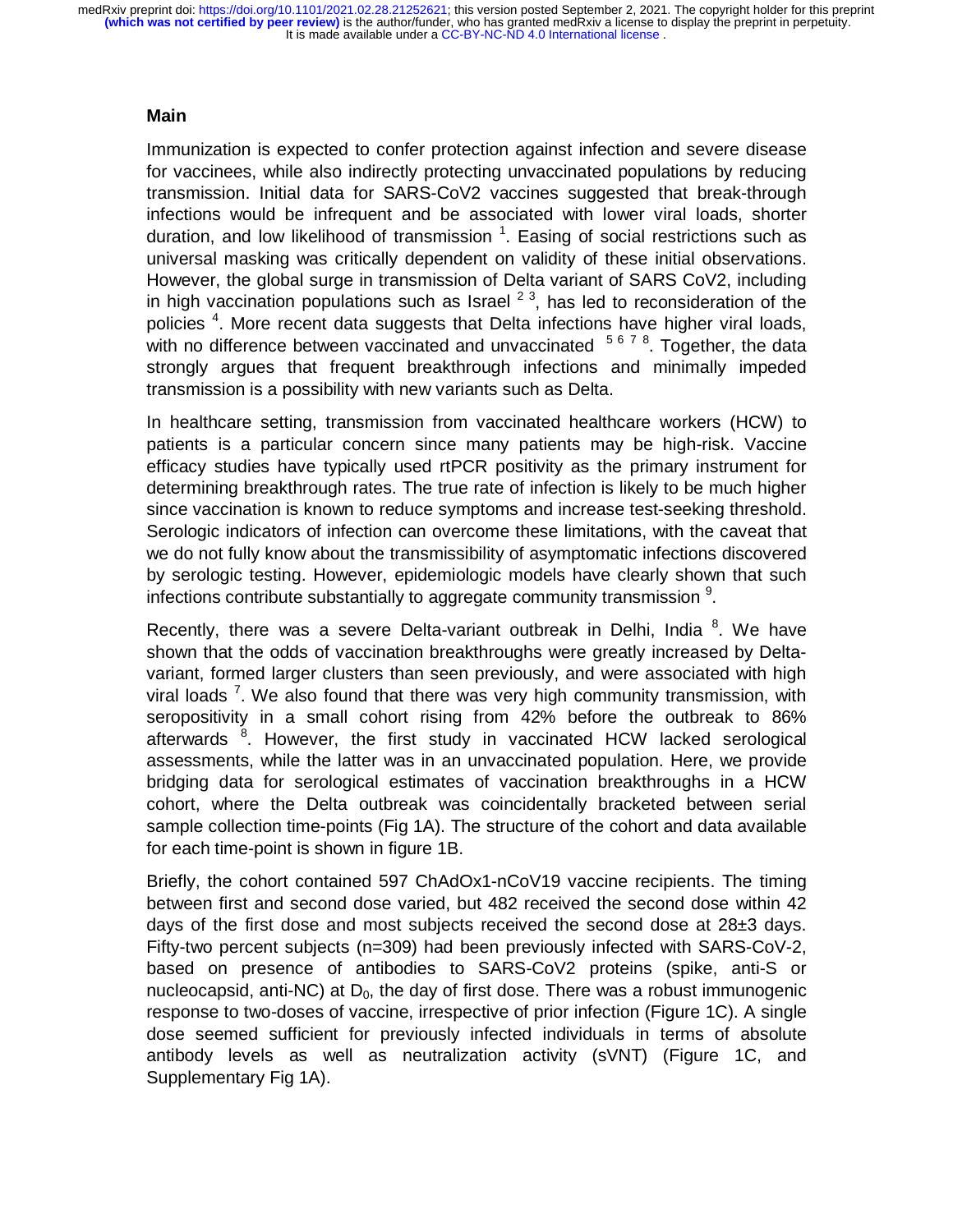Since ChAdOx1 immunization only induces Anti-S, subsequent anti-NC seroconversion in previously anti-NC negative subjects was taken as a sensitive and specific marker of new infection<sup>10-12</sup>. A sharp increase in Anti-NC concentration after a decline can be taken as a specific marker of reinfection, but the pattern requires a minimum of three consecutive samples and sufficient time for decline, making it prone to false negatives<sup>8</sup>. Our primary focus was thus on quantifying new breakthrough infections in vaccinated subjects, defined as  $[Anti-NC<sup>negative</sup>$  at  $D_{45}$  AND Anti-NC<sup>positive</sup> on  $D_{90}$ . We also estimated breakthrough reinfections using the conservative decline and rise definition above, as well as a more relaxed criteria based on doubling of anti-NC (see supplement).



Figure 1: A) Time distribution of sampling for HCW cohort shown alongside the Delta-variant driven surge (April, May 2021). Sample collection is 7 days moving average for HCW cohort. B) Data Structure of the cohort and sampling C) Antibody to spike-protein in  $log_{10}$  units (U/ml) at baseline (D0/BL) and 7, 14, 28,45, 90 days after first dose in baseline antibody naïve (SN) and infection recovered (SP) subjects. Second dose precedes  $D_{45}$  and  $D_{90}$ . D) Antibody to Spike in  $log_{10}$  units (U/ml) and % Inhibition (sVNT) response for breakthrough cases and non-infected subjects after two doses of vaccine in  $D<sub>0</sub>(Baseline/BL)$  antibody naïve individuals.

Amongst fully vaccinated and uninfected HCW, i.e. completed 2 weeks beyond the second dose and Anti-NC<sup>negative</sup> at  $D_{45}$ , the breakthrough infection prevalence at  $D_{90}$ was 25.3% (95% CI 16.9 - 35.2). Comparison of Anti-S concentration and sVNT between  $D_{45}$  sera of the breakthrough infection group and those stayed uninfected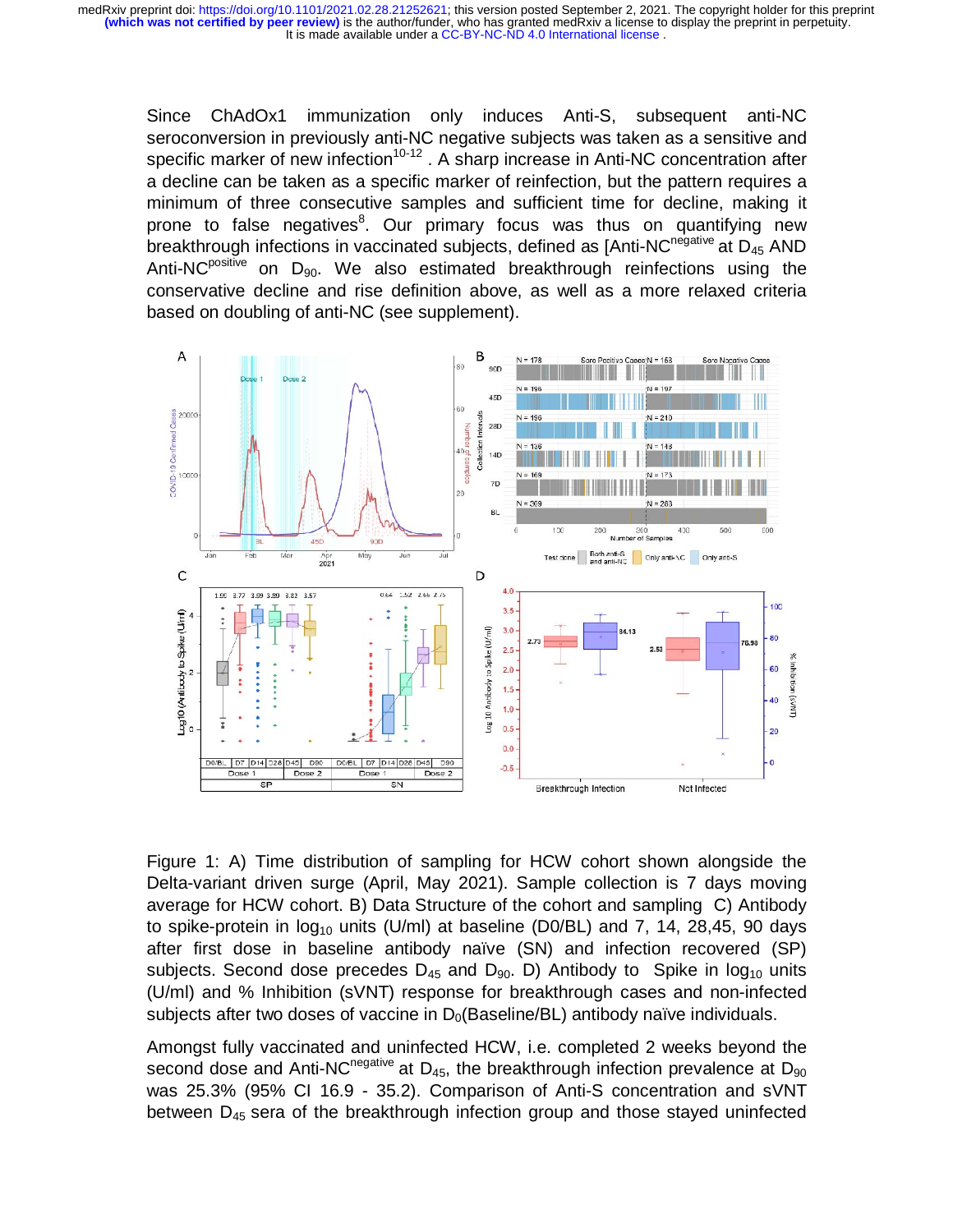It is made available under a CC-BY-NC-ND 4.0 International license. medRxiv preprint doi: [https://doi.org/10.1101/2021.02.28.21252621;](https://doi.org/10.1101/2021.02.28.21252621) this version posted September 2, 2021. The copyright holder for this preprint<br>(which was not certified by peer review) is the author/funder, who has grante

(Anti-NC<sup>negative</sup> at  $D_{45}$  and  $D_{90}$ ) is shown in Figure 1D. Data for those HCW who were previously infected had a reinfection rate of 2.5% over the same period. Through follow up of a general employee cohort, where most subjects had received only a single dose of ChAdOx1, we observed that 48.4% (95% CI 30.2 - 66.9) of previously uninfected subjects had a vaccination breakthrough after single dose, within the period of this study. The questionnaire survey indicated that there were no severe infections leading to hospitalizations in either of the two cohorts.

The data indicates that ChAdOx1-nCoV19 immunization in our cohort yielded about the same degree of humoral immune response as has been reported elsewhere in terms of Anti-S levels <sup>13-15</sup>. This would indicate generalizability of our observations to other populations. Further, Anti-S levels correlated well with MnT assay to both WT and Delta. However, neutralization activity for equivalent levels of Anti-S was much lower for Delta than WT, and conversely higher Anti-S levels were required for comparable neutralization of Delta (Figure 2A). Pre-infection anti-S level greater than 1500 U/ml was required for neutralization titres of 1:80 or better against the Delta variant. Such levels were not commonly seen after vaccination unless there has been previous infection. In our data, 2.4% (3 of 125) subjects who were Anti-NC<sup>negative</sup> at D<sub>0</sub> and D<sub>45</sub> had Anti-S levels higher than 1500 U/ml at D<sub>45</sub>, compared to 96.4% (162 of 168) of subjects who were Anti-NC<sup>positive</sup> at  $D_0$ . We noted excellent post-breakthrough infection neutralization activity to Delta, consistent with likely Delta-variant related breakthroughs and rise in Anti-S and Anti-NC levels (Figure 2B and 2C).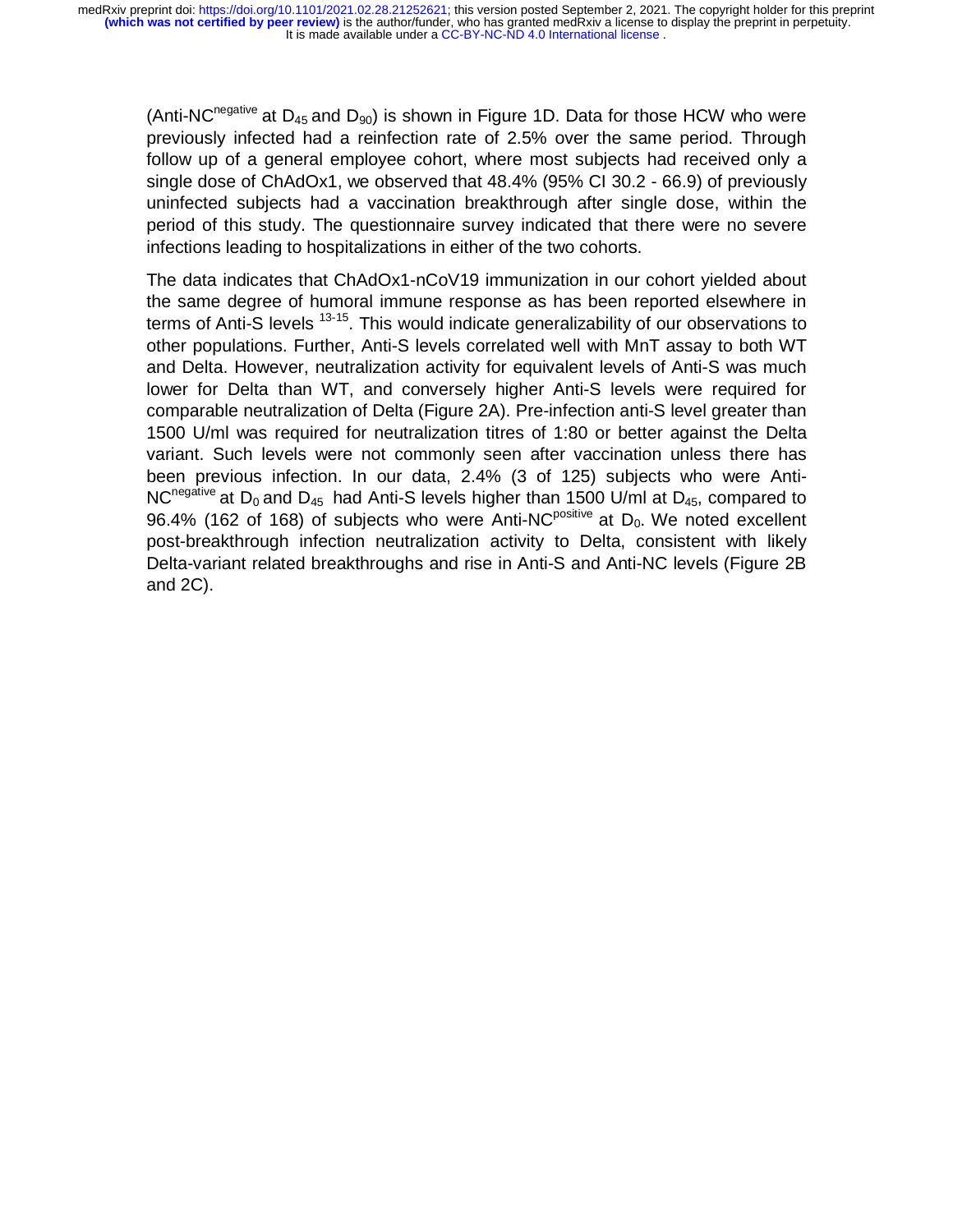

Figure 2: A) Box plot for Anti-S titres for similar neutralization titres against Wild type and Delta strain. (B) MnT assay titre to the Wild strain and Delta strain response at day 45 and 90 for breakthrough cases C) Anti-NC antibody response at  $D_{45}$  and  $D_{90}$ when comparing rise in quantitative titres for breakthrough cases.

The primary limitations of our data are that we did not have the necessary information to determine whether there were transmission chains with breakthrough infections, nor have we confirmed that these were Delta infections. While we have identified transmission clusters in other published data  $^7$ , the two situations are not directly comparable, with one being a serological diagnosis and the other being RT-PCR. Given the known relationships between RT-PCR positivity and humoral response, where seroconversion occurs in a subset of RT-PCR positive subjects, it seems reasonable to assume that infection sufficient to induce humoral response would also have been RT-PCR positive at some point <sup>16</sup>.

Within these limitations, our results have three important implications for management of Delta outbreaks, some of which have already been confirmed by other data. First, neutralization of Delta variant by antibodies to non-Delta spike protein is greatly reduced (Figure 2). This means that neither prior infection by non-Delta, nor existing vaccines, are individually sufficient for the path to herd immunity. This also implies that masking is an essential part of any rational COVID control strategy, being agnostic to immune escape. Second, given reduced effectiveness of induced antibodies, a single dose of ChAdOx1-nCoV19 should not be expected to confer any protection against Delta variant infection, and second dose should be given early, preferably within 6 weeks, as was done for HCW here. We found that 48.4% (30.2 - 66.9) of previously uninfected subjects had a vaccination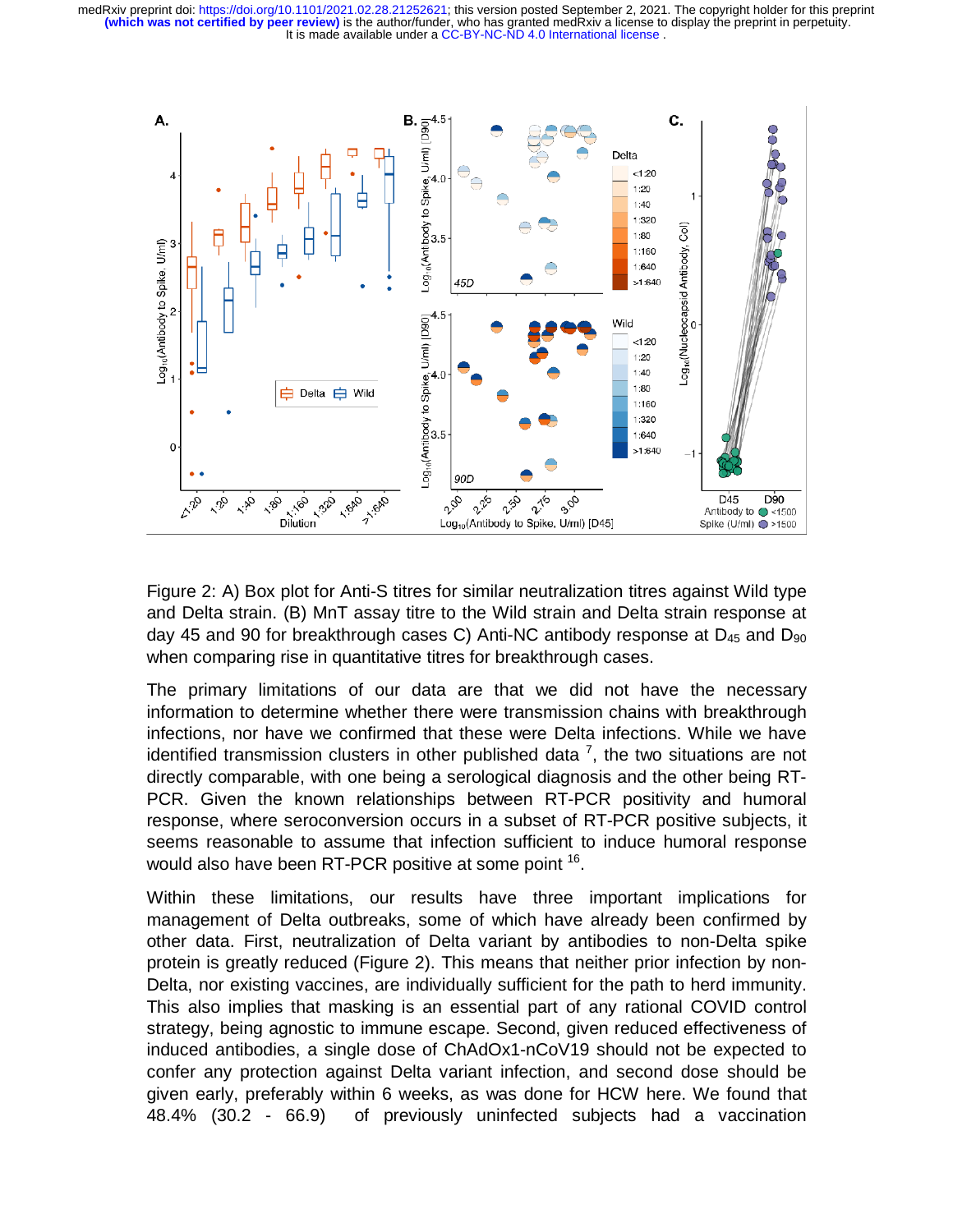breakthrough after single dose, within the period of this study. That is unacceptably high.

Last, our data indicates an urgency to explore routes towards more effective use of vaccines. Even one dose of ChAdOx1-nCoV19 to previously infected subjects induces humoral immunity comparable or better than two doses in naïve subjects. This can be a preferred strategy for optimal use of vaccines in populations with high seropositivity. In susceptible populations, there may be benefit to using heterologous prime/boost strategies as shown by the ComCov study <sup>13 17</sup>, where using ChAdOx1nCoV19 as prime followed by BNT162b2 mRNA boost provided statistically higher levels of humoral immunity comparable to homologous ChAdOx1 (12906 ELU/ml vs 1392 ELU/ml). Cellular immunity may be better by this approach and the decline may be slower, although this remains to be verified.

To conclude, our data shows that vaccination breakthroughs were far more common during the Delta-outbreak in Delhi than previously reported. Protection against Delta during high exposure is only reached at very high levels of ChAdOX1-nCoV19 induced Anti-S and prior infection was seen in most subjects who crossed this threshold. Natural infection was seen to provide a strongly boosted response to vaccination. There is a need to have a variant-specific high throughput neutralization assay to truly assess population immunity and predict outbreak risk.

# **Methods**

The study was approved by the ethics committees of Max Group of Hospitals, New Delhi and CSIR-IGIB, New Delhi. Healthcare workers (HCW's) at the Max Hospital Group, who were to receive the ChAdOx1-nCoV19 vaccine, voluntarily enrolled after an informed consent. Quantitative antibody response directed against the spike protein was measured at day 0, 7, 14, 28, 45 and 90, with qualitative antibody response on day 0,45 and 90 and neutralizing antibody response on day 28, 45 and 90. At day 45, we assessed subjects who had received their second dose at  $28\pm7$ days and provided their sample at day 45±3 days. Similarly, for data at 90 days we included who got their second dose up to 42 days and gave their sample at  $90\pm20$ days. Herein, we analysed data of 597 ChAdOx1-nCoV19 vaccine recipients. The timing between first and second dose varied, but 482 received the second dose within 42 days of the first dose and most subjects received the second dose at  $28\pm3$ days. Of these; 309 (52%) had already developed antibodies to SARS-CoV-2 HCW's were thus divided into two groups - seropositive (SP) and seronegative (SN), based on their serology (Anti-NC) status at baseline. We were also following a second CSIR cohort of which first phase had been completed <sup>18</sup> with Phase 2 data collected during Jan-Feb 2021, the third phase collection was ongoing between May to July 2021. <sup>8</sup> Two separate cohorts were made for assessment of vaccination response and breakthrough for the HCW's as frontline workers had to necessarily receive the two doses at 28 day dosing interval in the initial period of vaccination program while the normal population from March-April onwards had delayed dosing interval and hence the cohort was amenable to monitoring for vaccination response against breakthrough infection when only a single dose was taken and also comprising of individuals who had not taken any vaccine to the date of sample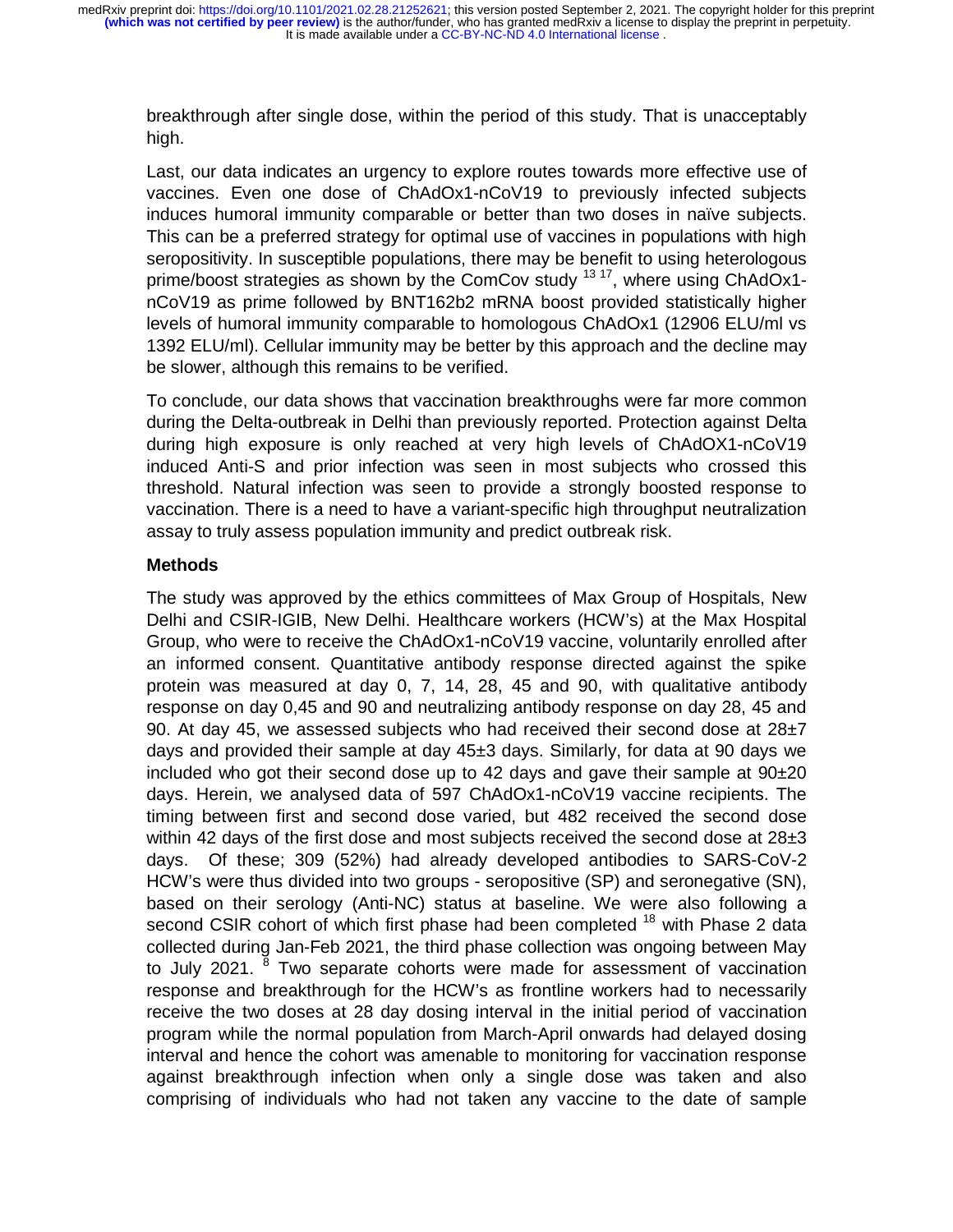collection and thus could be assessed for natural infection assessed both from history and serological response through nucleocapsid antigen based qualitative antibody response.

# *Sample Collection*

Blood samples (6 ml) were collected in K2 EDTA vials from each participant and antibodies to SARS-CoV-2 directed against the spike protein (S-antigen) were assayed using Elecsys Anti-SARS-CoV-2 S quantitative antibody detection kit (Roche Diagnostics), according to the manufacturer's protocol. Antibody levels >0.8 U/ml considered were seropositive. The range of the kit is from 0.4 U/ml to 250 U/ml. For samples with values of >250 U/ml appropriate dilutions were made. Samples were also assessed for qualitative antibody (Anti-NC) using the same manufacturer's kit. Samples on Day 28, 45 and 90 were further tested for neutralizing antibody (NAB) response directed against the spike protein using GENScript cPass™ SARS-CoV-2 Neutralization Antibody Detection Kit (Genscript, USA), according to the manufacturer's protocol.<sup>18</sup>

In this report we have performed microneutralization assay using live virus. For this purpose SARS-CoV-2 virus belonging to the original Wuhan type strain and Delta strain were grown in VeroE6 cells and the infectious titre determined by Reed and Muench method. Aliquots of the virus were stored in a -80 freezer inside BSL3 laboratory in single use aliquots. Serum samples were heat inactivated at  $56^{\circ}$ C for 1 hour and subsequently stored at -80 freezer till assay. 10,000 VeroE6 cells from an exponentially growing culture were seeded per well in a 96-well plate for at least 20 hours before the assay. On the day of assay, 2-fold serial dilutions of the serum were prepared in serum-free media (SFM) and the plate shifted to BSL3. Each serum dilution was mixed with 100 TCID50 of SARS-CoV-2 virus and incubated at  $37^{\circ}$ C,  $5\%$  CO<sub>2</sub> for 1 hour. The mix of virus and serum dilutions were then allowed to infect the VeroE6 cell monolayer in the 96-well plate, for 1 hour at  $37^{\circ}$ C, 5% CO<sub>2</sub>. The inoculum was discarded and growth media supplemented with 2% foetal calf serum overlaid on the monolayers. The plates were incubated at  $37^{\circ}$ C, 5% CO<sub>2</sub> for 72 hours. The cytopathic effect from the virus infection was scored visually using a phase-contrast microscope. The controls used included a positive control (no CPE) and a negative control serum (visible CPE) in addition to a mock-infection control (no CPE). The highest dilution of an experimental serum that inhibited appearance of visible CPE was scored as the neutralization titre corresponding to that serum for the strain of virus used.

## *Statistical Analysis*

Data analysis was carried out with visualization in MS-Excel 2016, OriginPro V2021 and R version 4.0.3. A non-Parametric Mann-Whitney test was utilized for SN and SP group comparison, for time specific significant differences.

# **Data availability**

Requests for de-identified data may be send to the corresponding authors stating end usage. Data will be shared on request basis.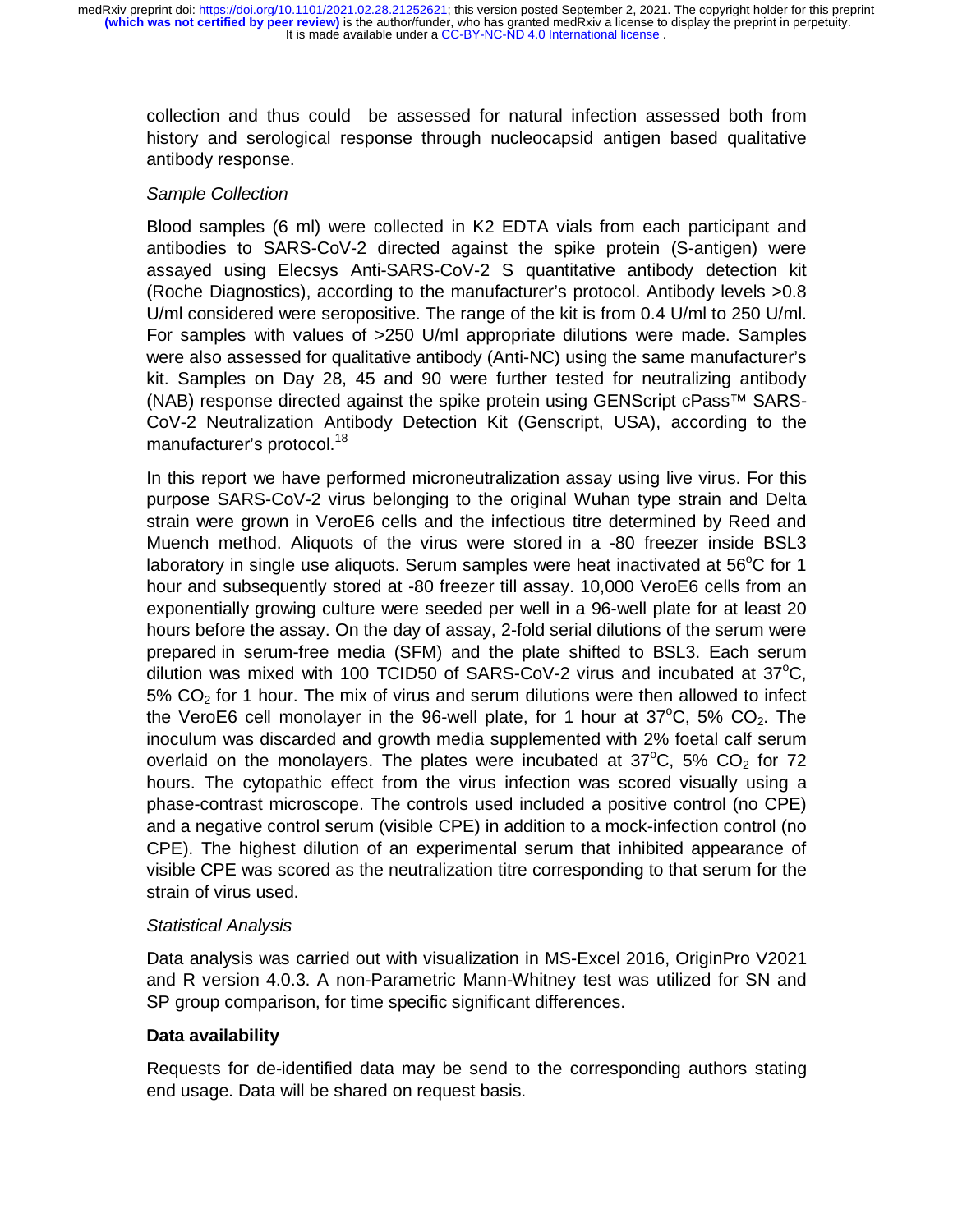## **Author Contribution**

SSG, SJ, DD and AA conceptualized the idea and coordinated the research activity. RU, SN, SSG, AKB, KK, JB contributed in the sample analysis, storage and sVNT based neutralization antibody experiments. DD, VS, SSG, AA, NB, AT, SPrakash and RU contributed in Data Acquisition, Data Pre-Processing, Data Analysis. VS, SSG, DD, AA, RK and PS contributed in visualization. AT, ML, YK, CW, RA, AY, AB, GM,SQ, SW, SS, KKT, MM, RD, PD, PDougall, MMahajan, SBudhiraja contributed in HCW centre co-ordination, enrolment of volunteers, sample collection and logistics. SSonar, KJ, RKumar, MT, SM, SB contributed in MnT based assay and analysis. VS and SSG wrote the first draft. AA, SSG, VS, DD and KC revised the manuscript. All the authors agreed and contributed to the final draft of the manuscript.

## **Acknowledgment**

SSG would like to acknowledge CSIR grant MLP 2007 for this work. The following reagent was deposited by the Centers for Disease Control and Prevention and obtained through BEI Resources, NIAID, NIH: SARS-Related Coronavirus 2, Isolate USA-WA1/2020, NR-52281. SSG would like to acknowledge Manish Chowdhary, Yasmeen Khan and Preeti Subramani for sample analysis. SJ, SSG and DD would like to acknowledge all participants of the study.

### **References**

- 
- 
- inoculation with the BNT162b2 vaccine. Nature Medicine 2021;27(5):790-92. doi:<br>10.1038/s41591-021-01316-7<br>2. Bergwerk M, Gonen T, Lustig Y, et al. Covid-19 Breakthrough Infections in Vaccinated Health Car<br>Workers. New Engl inoculation with the BNT162b2 vaccine. Nature Medicine 2021;27(5):790-92. doi:<br>10.1038/s41591-021-01316-7<br>verk M, Gonen T, Lustig Y, et al. Covid-19 Breakthrough Infections in Vaccinated H<br>Workers. New England Journal of M rerk M, Gonen T, Lustig Y, et al<br>Workers. *New England Journa*.<br>hi B, Lotan R, Kalkstein N, et al<br>from-vaccine; Preliminary Stud<br>10.1101/2021.07.29.21261317<br>Your Guide to Masks 2021 [Ava Workers. New England Journal of Medicine 2021 doi: 10.1056/NEJMoa2109072<br>
2. Mizrahi B, Lotan R, Kalkstein N, et al. Correlation of SARS-CoV-2 Breakthrough Infections to Time-<br>
from-vaccine; Preliminary Study. *medRxiv* 20 Workers. New England Journal of Medicine 2021 doi: 10.1050/NEJMO&2109072<br>hi B, Lotan R, Kalkstein N, et al. Correlation of SARS-CoV-2 Breakthrough Infectio<br>from-vaccine; Preliminary Study. *medRxiv* 2021:2021.07.29.2126131
- from-vaccine; Preliminary Study. *Medikini* 2021.2021.07.29.21201317. doi:<br>10.1101/2021.07.29.21261317<br>Your Guide to Masks 2021 [Available from: <u>https://www.cdc.gov/coronaviru</u><br>ncov/prevent-getting-sick/about-face-coverin
- 
- 3. Mizrahi B, Lotan R, Lotan R, Kalendary R, Andreakthrough Infection of SARS-Coverty B, Herman Coverty Indiana<br>C. Breakthrough Infectional Lettal Continued of SARS-Coverty Infections to the COVID-10 Vection 10.1101/2021.07.29.21261317<br>
4. CDC. Your Guide to Masks 2021 [Available from: https://www.cdc.gov/coronavirus/2019-<br>
ncov/prevent-getting-sick/about-face-coverings.html.<br>
5. Griffin S. Covid-19: Fully vaccinated people ca 1. CDC. CONCRETERT: THE TERNATION CONCRETERT: THE TERNATION CONCRETED THE TERNATION CONCRETED SATISFALL B. S. COVID-19: Fully vaccinated people can carry as much delta virus as unvaccinated data indicate. *BMJ* 2021;374:n2 n S. Covid-19: Fully vaccinated people can carry as muc<br>data indicate. *BMJ* 2021;374:n2074. doi: 10.1136/bmj.<br>n CM VJ, Johnson H, et al. . Outbreak of SARS-CoV-2 Inf<br>Breakthrough Infections, Associated with Large Public<br>M 5. Shown CM VJ, Johnson H, et al. . Outbreak of SARS-CoV-2 Infections, Including COVID-19 Vaccine<br>
Breakthrough Infections, Associated with Large Public Gatherings — Barnstable County,<br>
Massachusetts, July 2021. MMWR Morb data indicate. BMJ 2021;374:n2074. doi: 10.1136/bmj.n2074<br>n CM VJ, Johnson H, et al. . Outbreak of SARS-CoV-2 Infections<br>Breakthrough Infections, Associated with Large Public Gather<br>Massachusetts, July 2021. MMWR Morb Mort
- Department of Health and Human Services., 2021.<br>7. Mlcochova P, Kemp S, Dhar MS, et al. SARS-CoV-2 B.1.617.2 Delta variant replication, sensitivity to<br>10.1101/2021.05.08.443253<br>10.1101/2021.05.08.443253 Massachusetts, July 2021. MMWR Morb Mortal Wkly Rep 2021;70:1059-1062 U.S.<br>Department of Health and Human Services., 2021.<br>.hova P, Kemp S, Dhar MS, et al. SARS-CoV-2 B.1.617.2 Delta variant replication, sensitivi<br>neutrali Department of Health and Human Services., 2021.<br>Chova P, Kemp S, Dhar MS, et al. SARS-CoV-2 B.1.617.2 Delta variant replication, ser<br>neutralising antibodies and vaccine breakthrough. *bioRxiv* 2021:2021.05.08.443253<br>10.110 chova P, Kemp S, Dhar MS, et al. SARS-CoV-2 B.1.61<br>neutralising antibodies and vaccine breakthrough.<br>10.1101/2021.05.08.443253<br>MS, Marwal R, Radhakrishnan V, et al. Genomic cha<br>emerging SARS-CoV-2 variant in Delhi, India.
- 9. Muslim P, Martin Delhi, Marcochova P, Analysis P, Captainan P, Andronic Communication P, Consequence 2011<br>10.1101/2021.05.08.443253<br>10.1101/2021.05.08.443253<br>10.1101/2021.06.02.2 Variant in Delhi, India. *medRxiv* 2021: neutralising antibodies and vaccine breakthrough. bionary 2021.2021.05.00.443253. doi:<br>10.1101/2021.05.08.443253<br>MS, Marwal R, Radhakrishnan V, et al. Genomic characterization and Epidemiology of an<br>emerging SARS-CoV-2 var -<br>MS, Marwal R, Radhakrishnai<br>emerging SARS-CoV-2 variant<br>10.1101/2021.06.02.2125807<br>-8. Dhar Mary Markola, Marwal Radhalamakrish, Petan Centeral Radhakrishnan Mara-processory, 2021.<br>
8. Benerging SARS-CoV-2 variant in Delhi, India. *medRxiv* 2021:2021.06.02.21258076. doi:<br>
8. 10.1101/2021.06.02.21258076 emerging SARS-Cov-2 variant in Delhi, India. *medRXiv* 2021.2021.06.02.21258076. doi:<br>10.1101/2021.06.02.21258076 10.1101.1101.1101.1101.1101.<br>10.12.21258076.02.21258076.02.21258076.02.21258076.02.21258076.02.21258076.02.21<br>10.12.21258076.02.21258076.02.21258076.02.21258076.02.21258076.02.21258076.02.2125